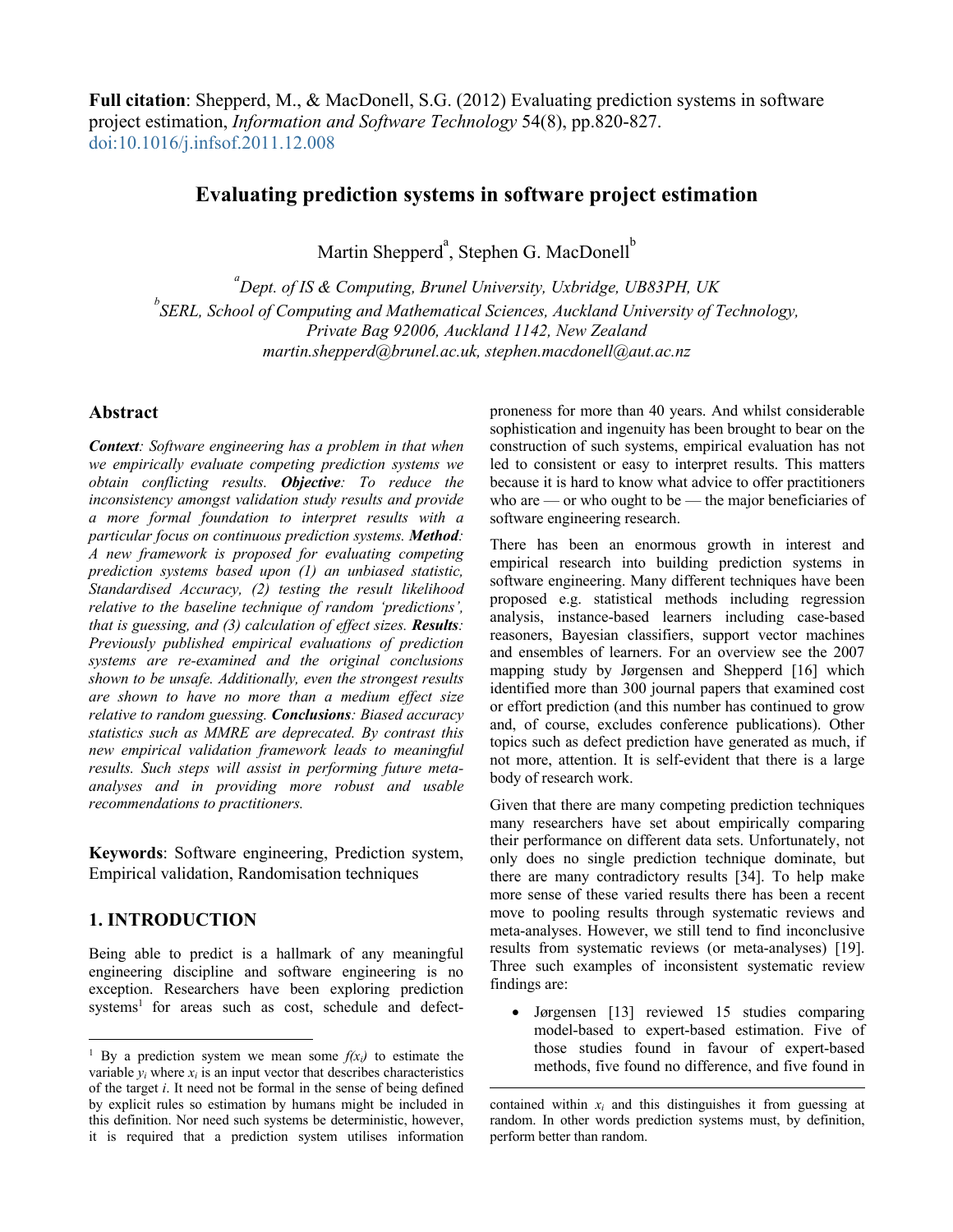favour of model-based estimation.

- Mair and Shepperd [25] compared regression to analogy methods for effort estimation and similarly found conflicting evidence. From a total of 20 empirical studies, seven favoured regression, four were indifferent and nine favoured analogy.
- Kitchenham et al. [21] found seven relevant empirical studies for the question is it better to predict using local, as opposed to cross-company, data. Three studies reported it made no significant difference, whilst four found it was better.

In order to make progress in our research software engineers need to explore the underlying reasons for these inconsistencies and how this unwelcome situation might be resolved. This is extremely important as otherwise it is difficult to make safe recommendations to practitioners. However, we do wish to stress the purpose of this paper is to consider *how best to compare competing prediction* systems, not to argue in favour of any particular prediction technique.

The remainder of this paper is organised as follows. The next section describes a formal framework to provide a context within which to analyse empirical results. We show how randomisation techniques can provide a baseline for interpreting individual primary studies. This serves two purposes. First it can determine the likelihood of a reported level of accuracy not being due to chance. Second, it can be used as an input to calculate the effect size of any change in accuracy relative to chance. Section 3 uses three published, refereed studies [35, 36, 18] as examples to show how the framework enables unsafe conclusions to be uncovered. These three studies are not intended as a random sample, but rather they are chosen to illustrate that validation problems exist in empirical software engineering and how they may be remedied. In the Discussion Section we conclude that this framework for empirical evaluation of prediction systems provides a basis for rigorous appraisal of results and their significance plus a means of visually combining and interpreting multiple results.

# **2. A VALIDATION FRAMEWORK**

In this paper the discussion is restricted to predicting some continuous<sup>2</sup> output that is denoted *Y*. However, in principle the arguments also apply to classifiers, that is prediction systems where the output is categorical e.g. the module does or does not contain defects. The reason for this distinction is that for accuracy assessment continuous prediction systems deal with residuals [30] whilst classifiers deal with confusion matrices [8].

In order to bring some generality to our discussion and to

avoid becoming bogged down with the minutiae of individual studies we propose the following framework. Researchers validate some prediction system *Pi* over a data set *D* using some accuracy statistic *S* according to a validation scheme *V*. Empirical evaluation can be seen as an attempt to establish an order (or partial order) from binary preference relations such as  $P_1 \prec P_2$  over the set *P* of candidate prediction systems. The preference relation may be read as  $P_2$  is preferred to  $P_1$  or  $P_1$  is less preferable than  $P_2$ . It is also useful to combine an indifference relation  $\sim$ with a preference relation so one might re-express the previous relation as a non-strict order, thus  $P_1 \le P_2$  denotes that  $P_2$  is not worse than  $P_1$  (for a more detailed overview see Davey and Priestley [6]).

The validation scheme *V*, irrespective of the specific choice of accuracy statistic, can be thought of as an estimator<sup>3</sup> of *S*. In other words,  $\hat{S}$  is the best guess of the population or true (but generally unknowable) value of *S*. It is an estimate because, usually it is not practical to try out a prediction system on all software projects, moreover in practice we are most concerned with predicting *future* projects. Therefore researchers need to simulate how the prediction system would behave when dealing with new unseen cases by ''holding out'' some cases within *D* to test its ability to predict.

The estimator uses rules such as a leave-one out scheme or an  $m \times n$  cross-validation. For a discussion and empirical analysis of cross-validation see Kohavi [22]. Although this might seem rather arcane, a study by Song et al. [37] illustrates how important using an unbiased estimator is. They reveal that a previous study reported defect prediction system accuracy results that were the reverse of those obtained when a better validation scheme (one that preserved the integrity of the hold-out sample) was deployed.

More problematic is how we interpret the meaning of the data set *D* used for validation. Although this is not the usual stance of researchers, it must be seen as a sample drawn from some underlying population over which we wish to say something about *S*. Clearly our data sets are *not* random samples since this would imply that all projects have an equal chance of being drawn. Another difficulty is the tendency of researchers to avoid making any explicit statement about the population under consideration. Does the researcher mean all software projects? All large projects? All non-student projects? This is an area that needs urgent attention.

When establishing these preference relations researchers need to be concerned with three fundamental questions. For a given accuracy statistic *S* and candidate prediction systems *P1* and *P2* one must ask:

1. Does the prediction system *Pi* outperform a baseline of random guessing, a special case of a prediction

<sup>2</sup> Strictly speaking we also include the absolute scalar type i.e. counting.

<sup>&</sup>lt;sup>3</sup> An estimator is a statistical procedure for estimating some population parameter from a sample.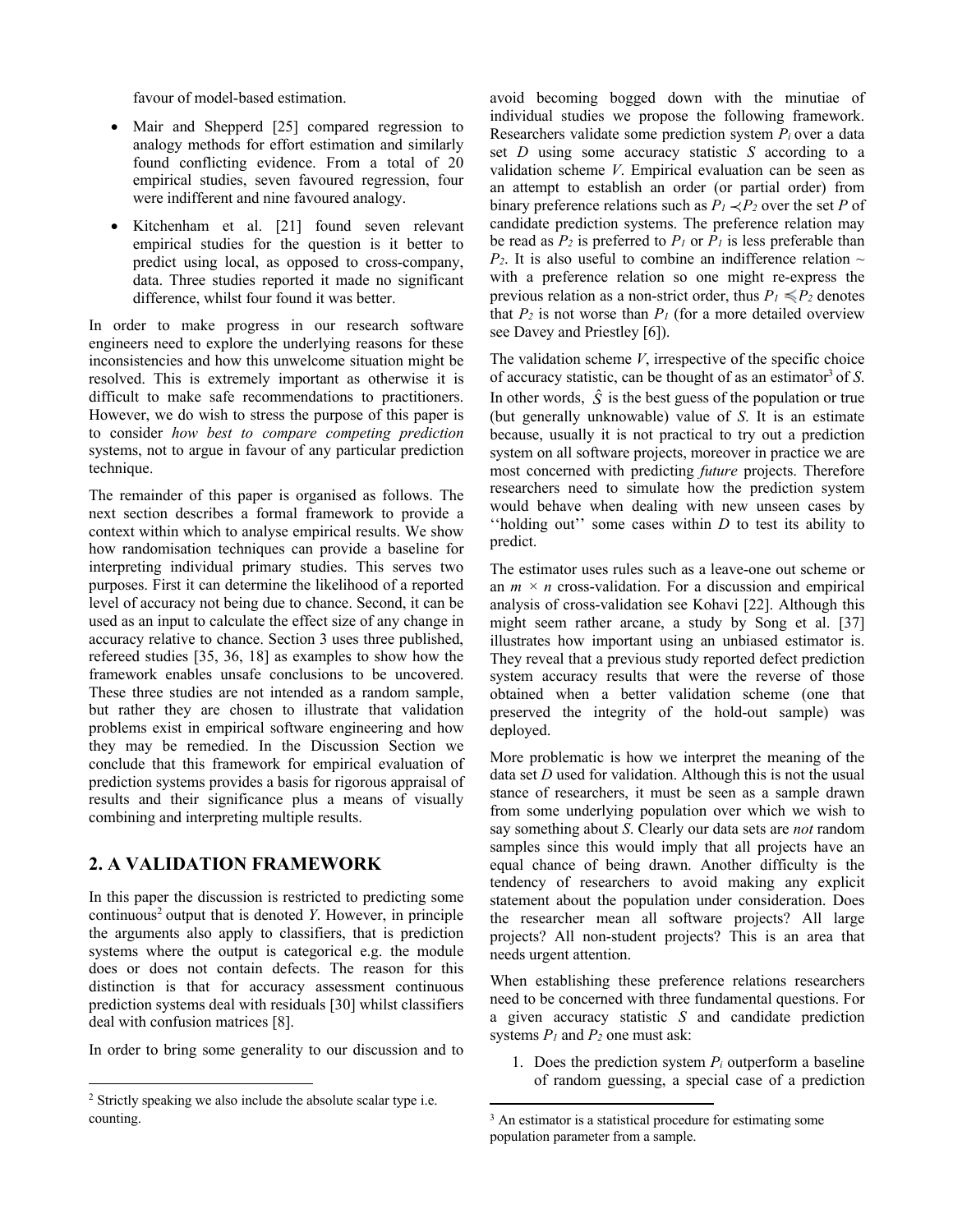system denoted  $P_0$ , that is does  $P_0 \prec P_i$ ? If the answer is not yes then it cannot even be claimed that *Pi* is predicting at all since it does worse than random.

- 2. Is the difference  $P_1 \lt P_2$  statistically significant for some predetermined value of  $\alpha$ ? In other words how likely is any observed effect to have occurred by chance?
- 3. Is the effect size large enough to justify  $P_1 \prec P_2$  in practice? It may be that any improvement that *P2* offers is so inconsequential as to not be worth the effort hence  $P_1 \leq P_2$  or in other words despite the potential additional effort and sophistication all that can be asserted is  $P_2$  is not worse than an existing *P1*.

### **2.1. Baselines**

Generally the notion of some fundamental baseline or benchmark has been absent from validation studies of prediction systems, which is not to say researchers have not made comparisons between competing approaches. However, the interpretation depends upon the choice of approaches which is generally *ad hoc*.

Examples of studies that have employed a baseline are Jørgensen [12] who used sample mean productivity multiplied by estimated size as a fairly simple benchmark to compare the performance of ten other software maintenance effort prediction systems. Interestingly this baseline approach did not always perform worst. However, it still makes some assumptions about measuring size and productivity so it is more a competing prediction system than a fundamental baseline. Another example is, Mendes and Kitchenham [29] who use the sample median as a benchmark for their analysis. Likewise Bi and Bennett [1] suggest the use of the sample mean as the baseline for their proposed anologue of the ROC curve, namely a regression error characteristic curve.

A more naïve and general approach is simply to randomly assign the *y* value of another case to the target case. This is a form of permutation and has the advantage of not requiring any parameter estimates. We refer to this as random guessing. Any prediction system *should* outperform random guessing over time; to do otherwise calls into question the systematic nature of the prediction system. An inability to predict better than random implies the 'predictor' is not using, or not meaningfully, any target case information.

Next we consider what types of statistic *S* have been used in empirical validation studies. A wide range of different statistics have been proposed over the years. For example Lo and Gao [24] review more than 10 different accuracy statistics and then introduce two new statistics of their own (weighted mean of quartiles of relative errors and the standard deviation of the ratios of the predicted to true

value). They classify accuracy statistics as either (i) difference measures based on the difference between the 'true' and predicted value, or (ii) ratio measures where the difference is normalised in some way, for instance mean relative error. Although the ratio accuracy statistics clearly have undesirable properties such as asymmetry, choices will most likely depend upon the goals of the users who might for instance be risk averse or alternatively seeking to minimise total error.

#### **2.2. Significance testing**

Some researchers have focused on the second question, that of statistical significance by sometimes, but not always, testing for the difference in means or medians for the particular *S* being used in the empirical validation. Typically statistics such as MMRE have been used as the accuracy statistic *S* for continuous prediction systems,4 where MMRE is given as:

$$
\frac{\sum_{i}^{n} (y_i - \hat{y}_i)/y_i}{n}
$$

 $y_i$  is the *i*th value of the variable being predicted,  $\hat{y}_i$  its estimate,  $y - \hat{y}$ <sub>i</sub> the *i*th residual and *n* the number of cases in *D*. Unfortunately it has been shown that this popular prediction accuracy statistic is flawed in that it is a biased estimator of central tendency of the residuals of a prediction system because it is an asymmetric measure. This was pointed out more than ten years ago by Kitchenham et al. [20] and subsequently by Foss et al. [9] and Myrtveit et al. [32]. Table 1 gives an example of two projects where the first project is an over-estimate and the second project is an under-estimate. Both estimates have identical absolute residuals yet the MMRE values differ by an order of magnitude. One consequence is MMRE will be biased towards prediction systems that under-estimate. Ironically this is exactly what researchers observe in real-world predictions, namely over-optimism [15].

The fundamental variable of interest is the residual or prediction error,  $y - \hat{y}_i$ . Accuracy statistics are based upon residuals, whether they be percentage errors, sum of the squared residuals, ratios or whatever. There are potentially a number of properties of the residuals, however, for the present the focus is upon central tendency rather than, say, bias or spread. As prediction system bias is not a concern for the present discussion (although it might be important if one were dealing with a portfolio of projects), researchers can use absolute residuals (which implies indifference to the direction of the error) and for a set of predictions, mean absolute residual (MAR):

$$
\frac{\sum_{i}^{n}[(y_{i}-\hat{y}_{i})]}{n}
$$

<sup>4</sup> Classifiers require different accuracy statistics derived from the associated confusion matrix e.g. such as the *F*-measure [23, 8].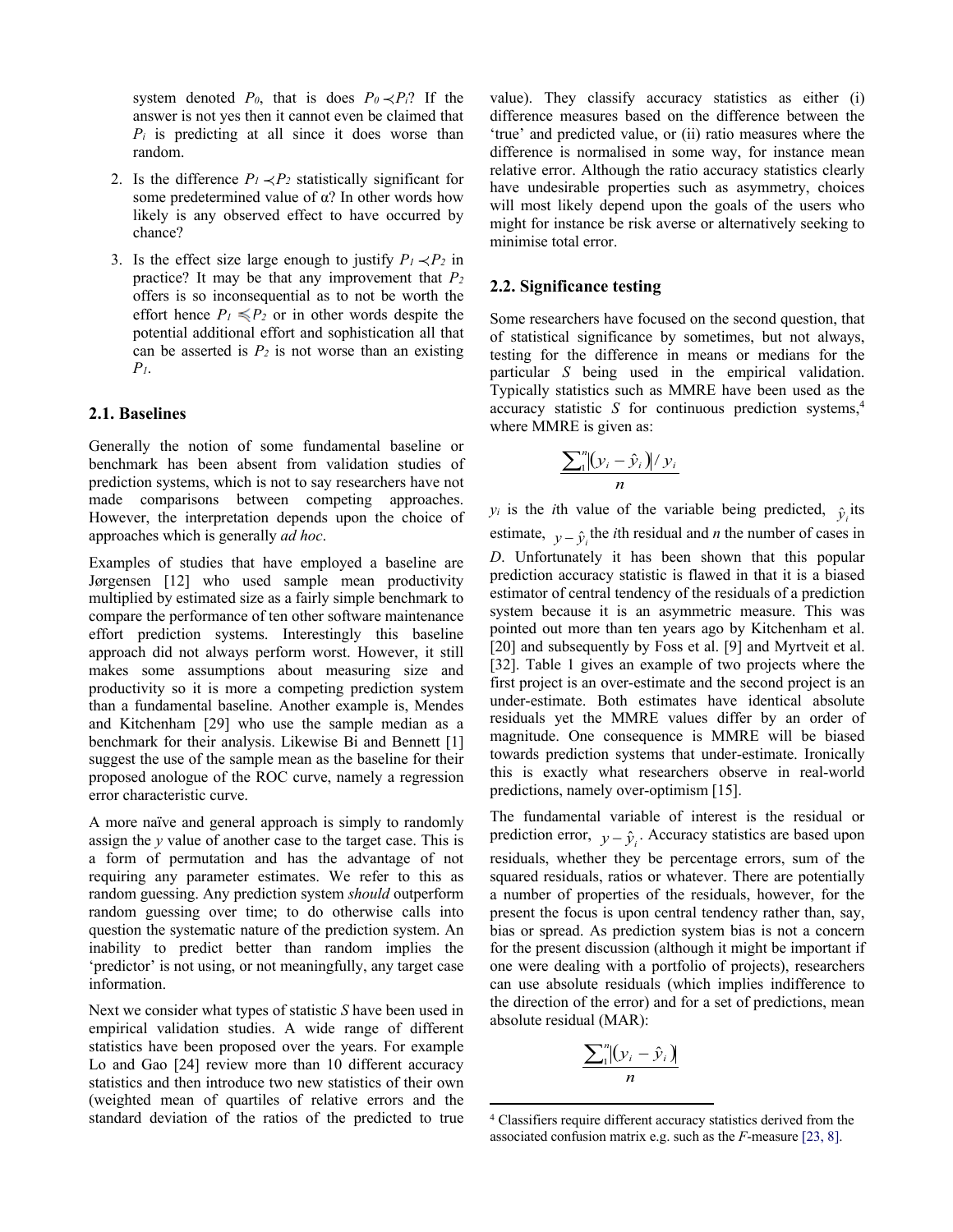This measure of centre is unbiased since it is not based on ratios, unlike MMRE, which leads to the asymmetry illustrated by Table 1. However, MAR does have the disadvantage that it is hard to interpret and comparisons cannot be made across data sets since the residuals are not standardised. Therefore we propose to measure accuracy as the MAR relative to random guessing  $P_0$  hence we suggest a standardised accuracy measure SA for prediction technique *Pi*:

$$
SA_{P_i} = 1 - \frac{MAR_{P_i}}{\overline{MAR}_{P_o}} \times 100
$$

where  $\overline{MAR}_{P_o}$  is the mean value of a large number, typically 1000, runs of random guessing. This is defined as, predict a  $\hat{y}$  for the target case *t* by randomly sampling (with equal probability) over all the remaining *n* - 1 cases and take  $\hat{y}_t = y_r$  where *r* is drawn randomly from 1...*n*  $\forall r \neq t$ . This is the most naïve approach possible without being

perverse. It is in many senses equivalent to the random walk which is a naïve means of forecasting for time series [27, 11]. It also provides a relevant baseline irrespective of the exact form of  $P_i$ . Over many runs the  $\overline{MAR}_{P_o}$  will converge on simply using the sample mean. Analogous approaches have been used for classifiers where the  $y = x$ line on a ROC chart represents random performance and can serve as some visual benchmark [8]. The advantage of using a randomisation technique [28], and not simply using the sample mean is one can estimate the distribution of MARs for determining likelihood of any observed MAR value along with the variance of MAR. The cumulative distribution of the accuracy statistic, *S* (for example see Fig. 1) from a large number of random predictions can then be used to estimate the likelihood of non-random prediction. This is achieved by comparing the observed *S*(*P*) with the  $i<sup>th</sup>$  quantile from the cumulative distribution of random prediction *P0* errors. Note that whilst SA, like MMRE is a ratio, this is not problematic since we are only interested in one direction i.e. better than random.

**Table 1**. MMRE example.

|                        |     |     | Residual $y_i - \hat{y_i}$ | Absolute residual $ y_i - \hat{y_i} $ | MRE % $\frac{ y_i - y_i }{v} \times 100$ |
|------------------------|-----|-----|----------------------------|---------------------------------------|------------------------------------------|
| Project 1<br>Project 2 | 100 | 100 | -90                        | 90                                    | 900                                      |
|                        |     |     | 90                         | 90                                    | 90                                       |

The interpretation of *SA* is that the ratio represents how much better  $P_i$  is than random guessing. Clearly a value close to zero is discouraging and a negative value would be worrisome!



**Fig. 1**. Histogram of MAR values from Naïve guessing for the Atkinson data set.

### **2.3. Effect size**

To judge the effect size we use a standardised measure due to Glass [33] which is:

$$
\Delta=\frac{MAR_{P_i}-\overline{MA}\,\overline{R}_{P_o}}{S_{P_o}}
$$

where  $s_{P_0}$  is the sample standard deviation of the random guessing strategy. Note we do not use a pooled measure as in Cohen's *d* since (i) we cannot assume the variances of *Pi* and  $P_0$  are homogenous and (ii) the comparison is with respect to the control i.e. random guessing. One note of caution is that Glass's  $\Delta$  is known to be a biased estimator for small sample sizes or if there are large discrepancies in sample sizes, in which case Hedges's *g* might be preferred (for a more detailed discussion see [7]). Even if comparing between two prediction systems the rationale still tends to be  $P_1$  represents the *status quo* with which  $P_2$  is to be contrasted and hence  $P_l$  is effectively a control and one wishes to assert  $P_1 \prec P_2$ .

Glass's  $\Delta$  does two things, it standardises the difference between the two treatments, in this case prediction systems and it also contextualises the difference in terms of amount of variation in the two measures of *S*. Informally we can appreciate that a difference in accuracy statistic has less impact if it is in a situation of huge variability whereas if there is almost no variation in accuracy even a small improvement would attract attention.

We interpret the effect size which is standardised i.e. scalefree, in terms of the categories proposed by Cohen [5] of small (≈0.2), medium (≈0.5) and large (≈0.8). It is an interesting question as to what the operational meanings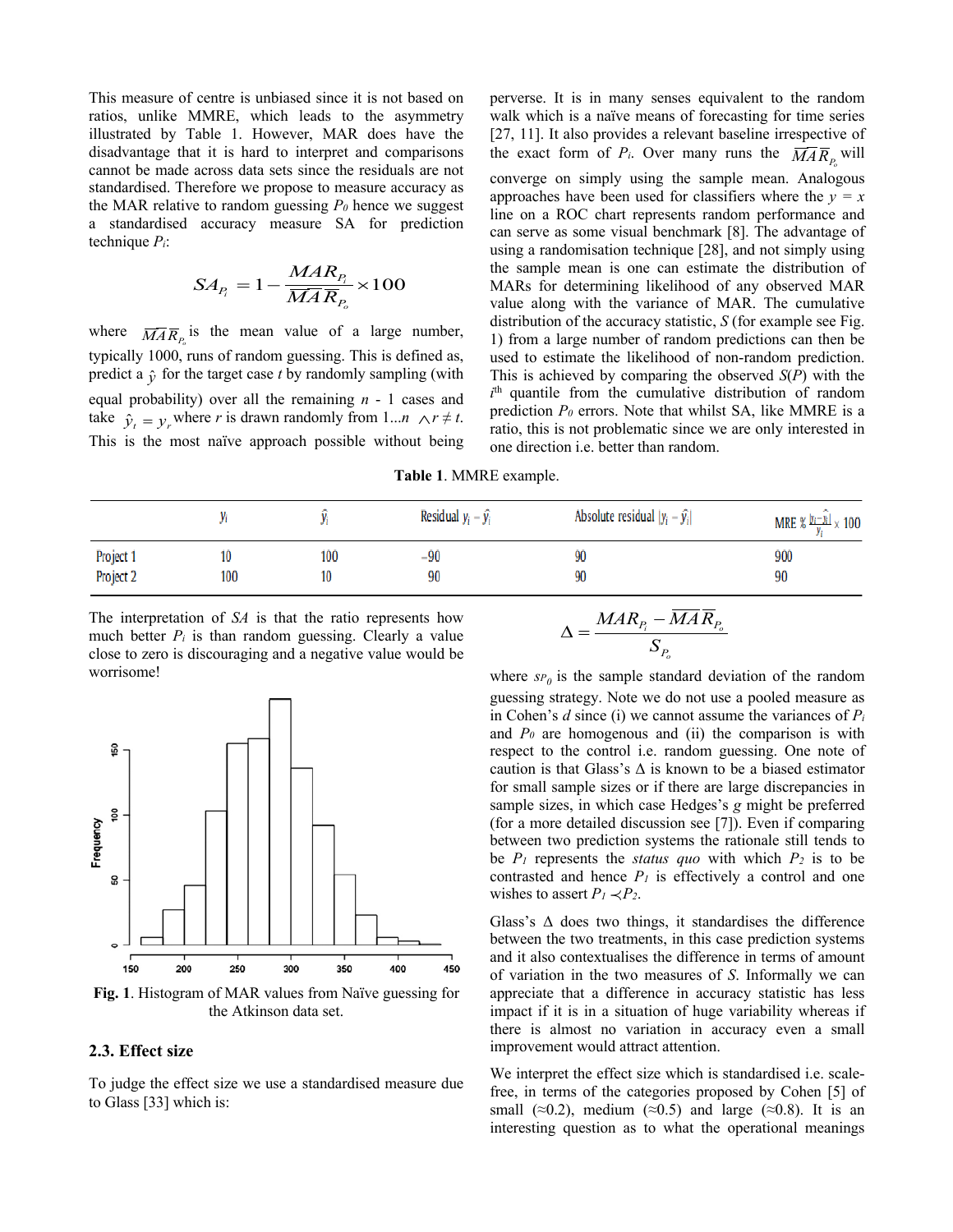might be and there has been much discussion of the limitations of a rigid interpretation [10, 4]. The  $\Delta$  has a unit of a standard deviation so the effect is a reduction in the mean absolute residual of *n* person hours or whatever is the unit for *Y*.

Having defined a standardised accuracy measure SA and an effect size measure  $\Delta$  we are now in a position to revisit some typical empirical validation studies of project effort prediction systems and pose our three questions, in order to identify potential pitfalls and solutions.

**Table 2**. Summary of problems with three example empirical validation studies where SWR is stepwise regression, EBA is estimation by analogy, EBA+ is EBA using feature subset selection and EBA++ is EBA+ with case subset selection.

| Study | Source     | Dataset              | n        | Year         | Accuracy Statistic                 | Benchmark                      | Reported Finding                    | Problem with reported findings                                                                                                                   |
|-------|------------|----------------------|----------|--------------|------------------------------------|--------------------------------|-------------------------------------|--------------------------------------------------------------------------------------------------------------------------------------------------|
|       | 351<br>361 | Atkinson<br>Telecom1 | 16<br>18 | 2005<br>1997 | MAR<br>MMRE pred $(n)$             | EBA'<br>Stepwise<br>regression | $EBA' \prec R2M$<br>$SWR \prec EBA$ | (Q1) Prediction systems worse than random<br>(Q2) Biased accuracy statistic misleads; statistical test of<br>residuals shows preference reversal |
|       | 18         | Desharnais           | 77       | 2002         | SAR (sum of<br>absolute residuals) | EBA                            | $EBA \prec EBA+ \prec EBA++$        | (Q3) Improvement from new technique significant but<br>effects too small to have practical impact                                                |

### **3. THREE EXAMPLES**

In the previous section we identified three fundamental questions any empirical validation study proposing or validating a prediction system should address. Now we consider how this might work in practice. In each case we use real results from rigorously reviewed research articles to which MJS has contributed. The reason for this is simply to show that I [MJS] believe myself to be as 'culpable' as any other member of the empirical software engineering research community. To reiterate, the three primary studies used in the following analysis (and summarised by Table 2) are not a random sample and so cannot be used to judge the extent of problems. They can be used, however, to show problems exist and can be used to show how such problems may be fixed. We return to the question of generalisation in the Discussion Section.

**Table 3**. Comparing *PEBA'* and *PR2M* accuracy results.

| Prediction method                        | <b>MAR</b> | MMRE (%) | SA(%) |
|------------------------------------------|------------|----------|-------|
| $P_{EBA'}$                               | 331.6      | 99       | $-17$ |
| $P_{R2M}$                                | 291.6      | 84       | $-3$  |
| P <sub>0</sub> 50% quantile, i.e. median | 283.0      | 86.2     | 0     |
| $P_0$ 5% quantile                        | 210.8      | 56.8     | 26    |

## **3.1. Q1: Is the prediction system better than guessing?**

Here we examine an example [35] of an empirical result that is no better (actually worse) than guessing. The problem is the failure to use a fundamental baseline so whilst there was a difference in performance between the two prediction systems, neither was actually predicting in any meaningful sense!

The validation used a small data set of telecoms projects (known as the Atkinson data set and included as an appendix in [35]) that collected real-time function points as a size estimator. It was one of two data sets employed by the replication study (Study 1) of a proposed regression to

the mean (R2M) prediction method [14]. The details are not important, suffice to say that the aim of the validation was to empirically compare the accuracy of R2M with a variant of estimation-by-analogy (EBA') prediction system as a baseline to see if the results reported by Jørgensen that PEBA  $\prec$ PR2M could be replicated using different data sets (samples).<sup>5</sup> The reported accuracy statistics were MAR (and MMRE for interpretation but not inference purposes).

Table 3 gives the accuracy results for the two prediction systems evaluated in Study 1 and in addition, a baseline of random guessing  $(P_0)$  and the 5% quantile from the cumulative distribution of MAR values from 1000 runs of *P0* (the histogram of the permutation distribution is shown in Fig. 1 and, as to be expected, it is approximately symmetrical). The interpretation of the 5% quantile for *P0* is similar to the use of  $\alpha$  for conventional statistical inference, that is any accuracy value that is better than this threshold has a less than one in twenty chance of being a random occurrence. Therefore to have reasonable confidence that our  $P_i$  is actually predicting and not guessing we expect an accuracy statistic *S* value of better (generally this will mean lower than, though for some statistics such as pred (n) this will be in the opposite direction since a higher value is to be preferred) than this threshold value. Note that this randomisation procedure is robust since it makes no assumptions and requires no knowledge concerning population parameters.

Observe that three accuracy statistics are reported in Table 3, namely MAR and MMRE from the original study and, in addition, the unbiased statistic SA. First, note that whilst *PR2M* offers some improvement over  $P_{EBA'}$  — and all three statistics agree on this — the main point is both techniques are worse than guessing! In fact not only are they worse than the 5% quantile, they are actually worse than the median value. So it is clear that neither approach is

<sup>&</sup>lt;sup>5</sup> Note that both techniques used the productivity level of the donor project and thus implicitly assume a linear relationship between size and effort which is a nonstandard interpretation of EBA. Thus these results should not be interpreted to suggest that R2M or EBA are necessarily poor prediction techniques.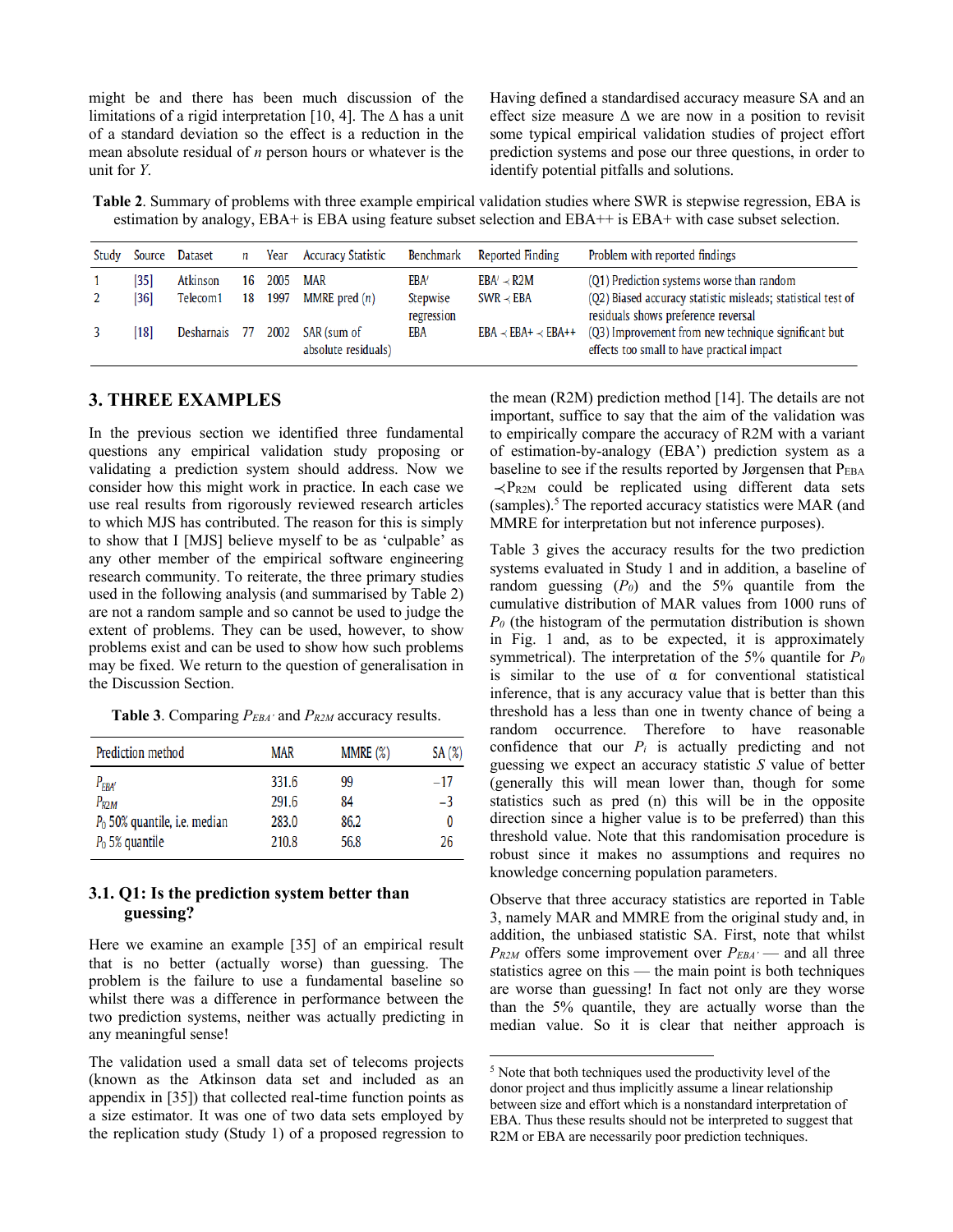predicting in any meaningful sense and therefore any 'improvement' offered by *PR2M* is irrelevant since one could still do better by guessing. One of the reasons this was not apparent in the original study is that there is no particular sense of what is a 'reasonable' value for either MMRE or MAR. Clearly researchers need a baseline and the most fundamental baseline is guessing, moreover this is something with which *all* prediction systems can be compared.

The accuracy statistic *SA* indicates the relative improvement or otherwise from merely guessing and thus it is immediately clear that *PR2M* and *PEBA'* are not generating meaningful predictions in this particular study.

| Prediction method | <b>MAR</b> | MMRE(%) | SA(%) |
|-------------------|------------|---------|-------|
| P <sub>o</sub>    | 269.2      | 237.1   | 0     |
| $P_0$ 5% quantile | 201.2      | 122.8   | 25.3  |
| $P_{EBA}$         | 136.0      | 38.8    | 49.5  |
| $P_{SWR}$         | 124.7      | 85.6    | 53.7  |

**Table 4**. Comparing *PSWR* and *PEBA'* accuracy results.

#### **3.2. Q2: Is the difference due to chance?**

Having addressed the first question of whether the prediction system is even predicting, the next question is how likely is the observed difference due to chance. Unlike Q1 this has been increasingly addressed by researchers, typically by using an inferential test such as the *t*-test to compare means of accuracy statistics derived from competing prediction systems. One of the first examples of such a validation procedure is from Myrtveit and Stensrud [31] where they tested whether the difference in treatment mean accuracies from EBA, regression analysis and expert judgement were significant. However, such statistical testing has only recently become the norm so there are many studies where no such test has been performed.

To illustrate the issues and how this can dramatically change the interpretation of empirical results consider the following example (Study 2). In a paper MJS co-authored [36] we compared the prediction technique EBA (using a case-based reasoning tool we had developed called ANGEL) with a benchmark based on stepwise regression (SWR) analysis. We compared the accuracy of both techniques for nine different data sets and used two accuracy statistics including what is now known to be an unsafe measure, namely MMRE.

Table 4 shows in detail the results for one particular data set known as Telecom1 and reproduced in full in the appendix of [36]. The third column gives the MMRE values and shows on the face of it — since  $38.8\%$  is substantially better than  $85.6\%$  — that there are good grounds for believing  $P_{SWR} \prec P_{EBA}$ . And indeed that is what Study 2 concluded. However, when one looks at an unbiased statistic such as MAR (the second column of Table 4) there is a different story. The mean absolute residual is actually

slightly smaller for SWR (the benchmark) than for EBA. However observe from the final column displaying the Standardised Accuracy that both represent about a 50% improvement over random guessing (*P0*) and fall comfortably beyond the 5% quantile suggesting that such results are highly unlikely to have arisen by chance.

Although something of a formality since we can see that the mean absolute residual from *PSWR* is less than that for *EBA*, using a Mann–Whitney U-test yields  $p = 0.714$  making it highly likely that there is no difference in the size of the residuals from the two samples, in other words, we cannot reliably differentiate between the two techniques, i.e. *PSWR*  $\sim P_{EBA}$ .

There are two reasons why the MMRE accuracy statistic is so misleading. First, as the histogram in Fig. 2 shows the distribution of residuals is skewed, however, the large residual from the 7th project  $\hat{y}_7$  contributes little to the value of MMRE due to the prediction being a large underestimate which leads only to an MRE value of 89% due to the fact that the divisor is much larger than the predicted value ( $\hat{y}_7$ =123;  $y_7$ =992). Second, since SWR seeks to minimise the sum of the *squares* of the residuals it is inappropriate to assess it in terms of a very different accuracy statistic.

Some researchers, for example Jørgensen [12] and Briand et al. [2], have endeavoured to overcome these difficulties with the MMRE statistic by using its more robust form MdMRE. Whilst this offers some improvement we still have SWR MdMRE =  $36.2\%$  and EBA MdMRE =  $30.4\%$ . The underlying problem remains that it is an asymmetric measure. The clear message is that inappropriate accuracy statistics can lead researchers to misinterpret their results.



**Fig. 2**. Histogram of EBA residuals for Telecom1 data set.

## **3.3. Q3: Does the effect size have any practical significance?**

The third question looks at small effects that are statistically significant but not worth bothering about. Typically empirical software engineering studies adopt a nullhypothesis testing perspective [39] where the focus is upon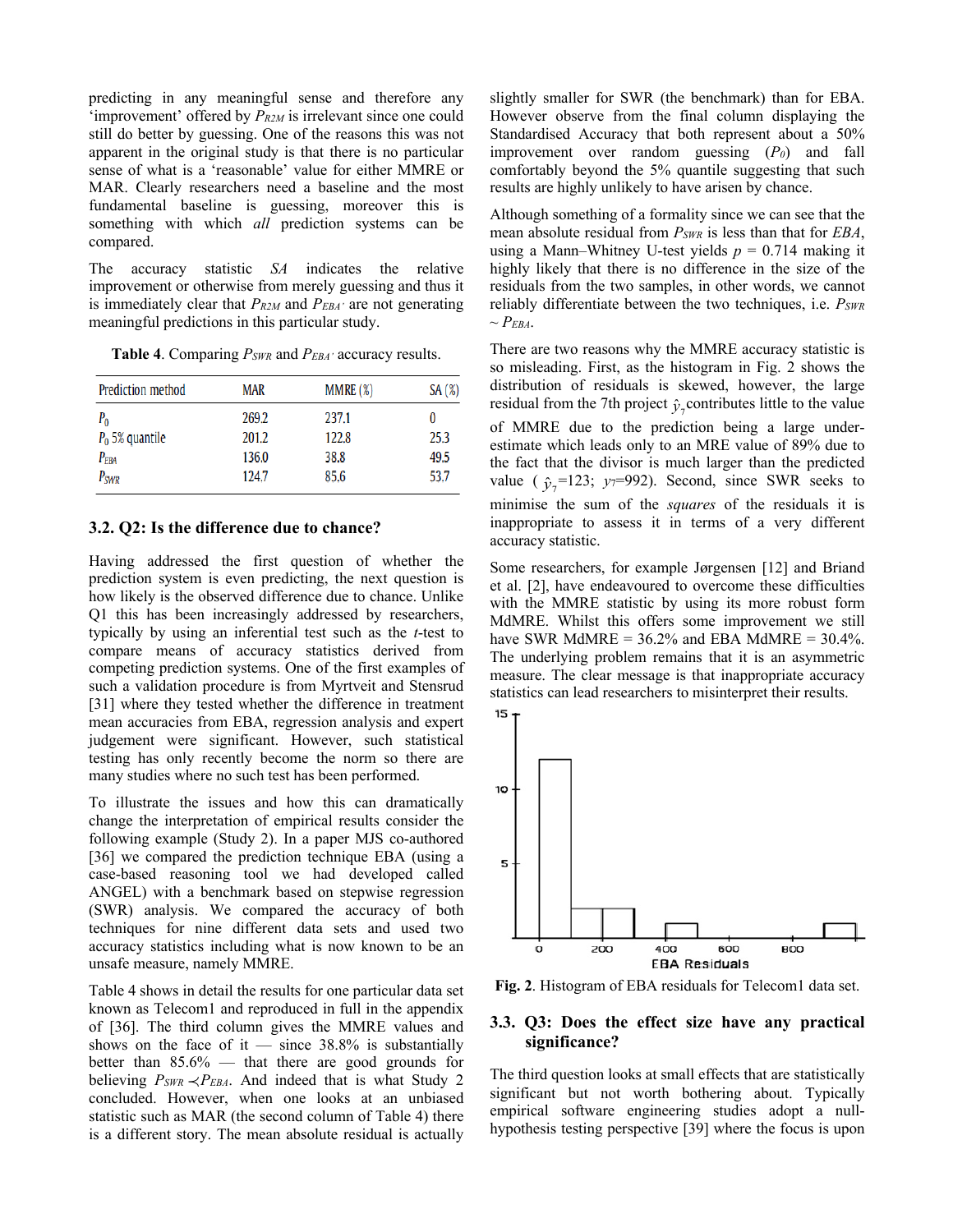refuting the null hypothesis and finding support for the alternate and hypothesis of interest. The strength of the finding is often interpreted in terms of *p* values so a low value, below some threshold  $\alpha$  is viewed as statistically significant and therefore important.

In other fields this approach to null hypothesis testing has been criticised for some time [3, 5, 4]. More recently, researchers from software engineering have likewise argued that attention should also be given to the effect size and not just the likelihood of it not occurring by chance [17]. One reason why *p* values by themselves may not be informative is that if the sample size is large then even very small or inconsequential differences may be detected and reported as being significant. Another reason may be that if many months of research effort have been spent in fine tuning a prediction system to achieve a modest improvement in accuracy, this might be considered a good investment in a university setting. It might be considered less so in industry. Consequently, statistically significant differences may not necessarily mean useful differences.

We explore the issue of effect size in prediction systems as our third question using as an example another study (Study 3) in which MJS participated [18]. In this paper we report the results of an empirical comparison of using standard EBA (as per Study 2) and EBA enhanced through the use of meta-heuristic search to find better feature subsets (FSS) since using all features (variables) is seldom the optimal strategy for building prediction systems. We refer to this as EBA+. By the same reasoning one can also search for better case subsets (CSS) to try to eliminate noisy or unhelpful donors e.g. where a project is highly atypical or perhaps data were recorded erroneously. We refer to this as EBA++. In all cases  $k = 2$  and inverse distance weighting employed. The new algorithms were tested against a baseline of using standard EBA using the sum of absolute residuals $6$  as the accuracy statistic for two different data sets.

For this example, we use the smaller of the two data sets, that was provided by Desharnais and is available from the Promise Repository [38]. The other dataset used was the 'Finnish' dataset which has continued to grow over time. Unfortunately we're not confident that this part of the study could be accurately replicated after ten years which is of course unsatisfactory and suggests that raw data should be properly archived.

The results, and also for random guessing  $(P_0)$  and the 5% quantile are given in Table 5. Although not given in the original study by Kirsopp and Shepperd [18] we also provide the corresponding MMRE values. In this case MMRE does preserve the correct rank ordering but this is not a reason to recommend this accuracy statistic.

**Table 5**. Results using the Desharnais data set to compare *PEBA*, *PEBA+* and *PEBA++.*

| Prediction method     | MAR  | MMRE (%) | SA(%) |
|-----------------------|------|----------|-------|
| $P_0$                 | 4149 | 142      | 0     |
| $P_0$ 5% quantile     | 3556 | 110      | 13.9  |
| $P_{EBA}$ , $k = 2$   | 2265 | 52       | 45.4  |
| $P_{EBA+}, k = 2$     | 1794 | 46       | 56.8  |
| $P_{EBA++}$ , $k = 2$ | 1346 | 31       | 67.6  |

It is immediately clear that all three variants of EBA are predicting since they yield considerably better (45–67%) accuracy levels than  $P_0$  and lie beyond the 5% quantile. However, the main research question for Study 3 is how much better are the improvements EBA+ and EBA++ over standard EBA (which serves as a benchmark)? It is clear that the EBA++ method is more accurate than standard EBA by both accuracy statistics but we need to consider how likely could these differences be due to chance. A onetailed Wilcoxon Signed Ranks test of the absolute residual rejects both null hypotheses ( $p = 0.035$  and  $p < 0.0001$ ) so one can be confident that  $P_{EBA} \prec P_{EBA+} \prec P_{EBA++}$  is not a chance outcome.

The third, and final, question is of what practical import are these differences? To answer this it is necessary to examine the effect sizes (defined in Eq. (4)). These are calculated with respect to  $P_0$  and to  $P_{EBA}$  and are given in Table 6. It is perhaps sobering to observe that even the most sophisticated technique based on a mixture of metaheuristic search and case-based reasoning (EBA++) only has a medium effect size improvement over guessing. This alone should suggest some of the limitations of current approaches and the need to restrain the expectations of users of such prediction systems.

**Table 6**. EBA effect sizes using the Desharnais data set.

| Prediction method | MAR  | <b>MARSD</b> | $\Delta$ wrt $P_0$ | $\Delta$ wrt EBA |
|-------------------|------|--------------|--------------------|------------------|
| $P_{0}$           | 4149 | 4220         | n.a.               | n.a.             |
| EBA, $k = 2$      | 2265 | 2664         | 0.446              | n.a.             |
| $EBA+, k = 2$     | 1794 | 2435         | 0.558              | 0.177            |
| EBA++, $k = 2$    | 1346 | 2097         | 0.664              | 0.345            |
|                   |      |              |                    |                  |

Next, and pertinent to Study 3, we consider the effect sizes of optimising EBA. The  $\Delta$ (EBA, EBA+) does not even reach a small effect size ( $\Delta = 0.177$ ) so this is an example of a result that is significant (recall  $p = 0.035$ ) but not interesting. In terms of preference relations, we would most likely conclude  $P_{EBA} \preccurlyeq P_{EBA+}$ . A contributory factor is the high variance observed in individual prediction accuracy which to a large extent masks any underlying effect. However, one can find a  $\Delta$  of 0.345 for  $P_{EBA} \prec P_{EBA++}$ which might be regarded as a small effect, in other words, worthwhile at the margin but not transformational and this is the strongest effect that Study 3 was able to discover.

<sup>6</sup> MAR can be simply computed by dividing by *n* which in this case was 77.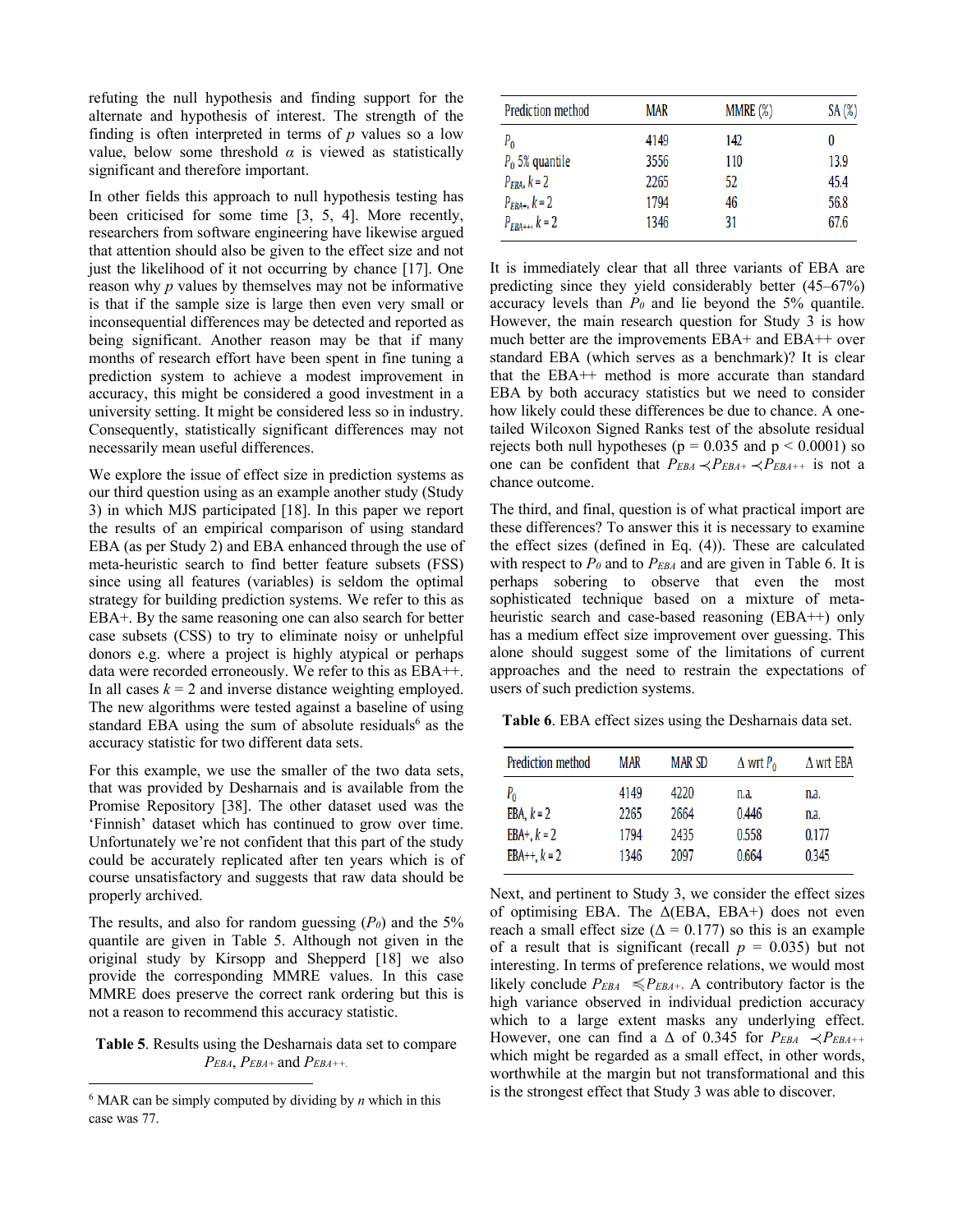

**Fig. 3**. Hasse diagram of preference relations from Study 3 (with acknowledgements to the lattice drawing applet of Ralph Freese).

#### **3.4. Hasse diagrams**

Having explored the above three questions our refined understanding of the empirical results can now be combined as a set of preference relations over *P*.

Fig. 3 shows a Hasse diagram [6] of the revised empirical results from Study 3. The interpretation is that an edge represents an empirical preference relation and the nodes represent prediction systems. The vertical axis conveys that the upper node covers (is the supremum or the least upper bound) of the lower node so, for example, EBA++ covers EBA but it does not necessarily cover EBA+. More formally  $P_2$  covers  $P_1$  whenever  $P_1 \prec P_2$  and there is no  $P_i$ such that  $P_1 \prec P_i \prec P_2$ .

In terms of preference relations one is indifferent between  $EBA++$  and  $EBA+.$  This is because although  $EBA++$  has been found (for the Desharnais data set) to be significantly more accurate than EBA+ the practical effect size is too small  $(\Delta \le 0.2)$  to lead to any preference. Of course one might choose to interpret preference less rigorously, but it should be appreciated that the observed small differences of central tendency are in the context of high variance (in other words, there are small differences between treatments and large differences within the samples). However, these simple examples show that multiple primary studies of empirical validations of prediction systems can be integrated in a visual fashion to promote easy understanding of results.

# **4. DISCUSSION**

The motivation for this paper has been the difficulties in forming a consistent picture of the relative performance of competing software engineering prediction systems. Not only does no one technique dominate, but also different researchers' validation studies have often produced inconsistent results as highlighted by systematic reviews such as [13, 25, 21]. Until researchers gain a better understanding of the underlying reasons for this state of affairs, it is unclear that devising new prediction systems

and conducting more and more primary validation studies will be particularly illuminating.

In response, we have proposed a formal and abstract manner of understanding validation study results and, how from this have emerged, three questions that should be posed about the performance of any prediction system. First, does it do better than guessing, in other words, is it actually predicting? Second, how likely is it that any 'improvement' in performance is merely the consequence of chance? Third, how meaningful is the 'improvement' in terms of effect size or how important, practically, are the results? These questions have then been applied to three published and refereed empirical validation studies of project effort prediction systems. This has revealed that all three studies contain empirical conclusions that are unsafe. In particular, ignoring effect size can mean that researchers are overlooking the practical implications of their work which results in a dissonance between empirical software engineering researchers and practitioners. For example, we might be enthusiastic to demonstrate that our new algorithm shows some small improvement on the current state of the art. However, from the point of view of practitioners in a volatile and uncertain business environment, small improvements might not be easily attainable and when discounted against the cost and risk of change might inspire little enthusiasm. Ignoring effect size may also lead to excessive research effort being invested in areas that are only marginally fruitful.

In terms of the current state of progress in developing effective prediction systems, effect size is again instructive. The largest effect we observe (in Study 3) is between guessing and EBA++, but interestingly even here the  $\Delta$  is only 0.664 which means that the improvement obtained by using the best prediction technique in this analysis compared with guessing is medium. That is, the largest effect we could uncover relative to guessing is about two thirds of one standard deviation of the accuracy statistic *S*. This is quite sobering and goes some way to explain why the research community have such problems of conclusion instability [34]. The situation is exacerbated if researchers persist in using biased accuracy statistics as they generate high levels of variance so the effects, such as they are, are even more difficult to detect.

There are a number of limitations to the above analysis. First, we have focused on continuous prediction systems and particularly upon project effort or cost prediction. However, we see no reason why other forms of prediction system, specifically classifiers, are fundamentally different.

Second, the analysis has not been exhaustive; instead it has merely been illustrative. We have chosen three studies (each conducted using different data sets) mainly on the basis of convenience and on the grounds that MJS was a coauthor. These three studies demonstrate that difficulties exist with current approaches to empirical validation of prediction systems and that the proposed framework offers some solutions. They were not selected specifically to make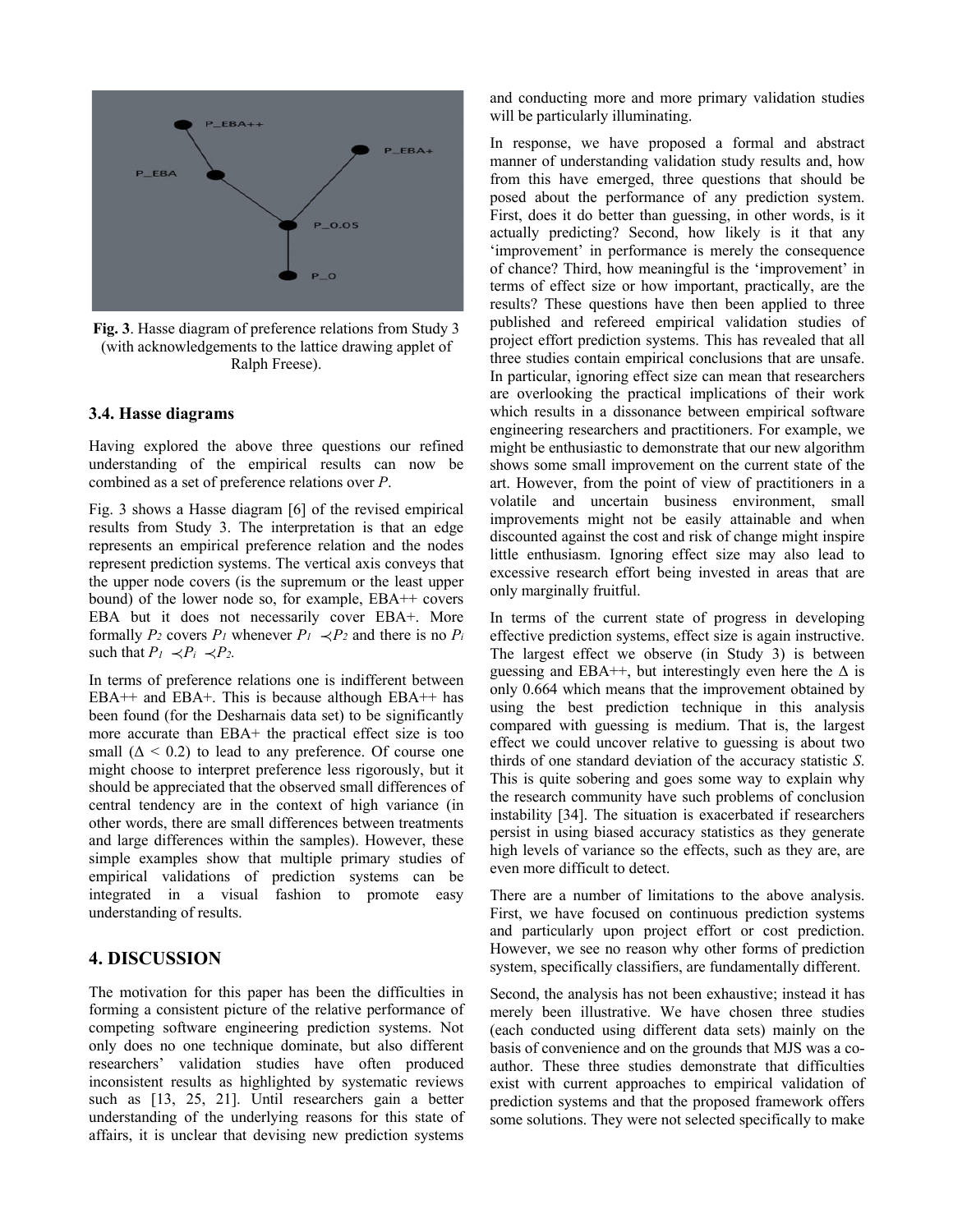particular points — indeed it was depressingly easy to find problems with published conclusions — however, there is no basis to argue that they are of necessity representative. A thorough audit of empirical results would be invaluable and might also form a basis for meta-analysis [10].

Third, we have adopted a narrow view of prediction system preference based merely upon accuracy. Other factors such as bias, explanatory value and ease of use are often also relevant. Another factor in Study 3 was computability since some of the search techniques combined with wrappers are computationally very challenging. Exchanging a very small positive effect for a great loss in computational tractability is not necessarily a very practical proposition.

In addition, the idea that formal prediction systems, unaided by human intervention, are a desirable goal has been challenged from several quarters for some time. For example, Myrtveit and Stensrud [31] found that a combination of expert and formal prediction system led to the most accurate predictions. Jørgensen [13] has consistently argued that there is need to understand the human element of software engineering predictions in practice. Mair and Shepperd [26] suggest that in order to unlock real improvement in predictive practice (i.e. obtain large effects) we need to focus upon the meta-cognitive needs of software professionals.

So in conclusion, we believe these ideas on how to view and conduct empirical evaluation contribute towards the goal of rationalising the present undesirable situation of conclusion instability. There remain, however, a number of open issues:

**Validation schemes**: specifically whether some schemes are better, that is less biased, estimators of whatever population statistic *S*, the researchers utilise.

**Choice of data set and definition of population**: presently a largely *ad hoc* approach is adopted for the choice of data set. Whilst it is appreciated that pragmatic concerns will dominate as there are still all too few data sets in the public domain, researchers do need to articulate more clearly the reasons for particular choices and the extent to which they believe it constitutes a representative sample of the target population.

**Reporting protocols**: secondary analysis is hindered when the fine grained details of a validation study are unavailable since results can be surprisingly sensitive to small changes in parameter settings and pre-processing of the data. Devising better ways of communicating this information would be a useful contribution to progress in this field. Properly archiving data (and particular versions of datasets) is also essential as revealed by Study 2 of this paper.

Finally, although not the main message of this article, we would make a plea to fellow researchers not to use MMRE as an accuracy indicator. It is unsafe and there is simply no good reason to do so.

## **ACKNOWLEDGEMENTS**

Martin Shepperd was supported by the UK Engineering and Physical Sciences Research Council (EPSRC) under Grant EP/H050329. We wish to thank Magne Jørgensen, Barbara Kitchen-ham, Carolyn Mair, Audris Mockus and the anonymous reviewers for helpful comments and discussions concerning an earlier version of this paper.

## **REFERENCES**

- [1] J. Bi, K. Bennett, Regression error characteristic curves, in: 20th International Conference on Machine Learning, AAAI Press, Washington, DC, 2003, pp. 43– 50.
- [2] L. Briand, K. El Emam, D. Surmann, I. Wieczorek, K. Maxwell, An assessment and comparison of common software cost estimation modeling techniques, in: 21st IEEE International Conference on Software Engineering, IEEE Computer Society, 1999, pp. 313–323.
- [3] R. Carver, The case against statistical significance testing, Harvard Educational Review 48 (1978) 378–399.
- [4] R. Coe, It's the effect size, stupid: what effect size is and why it is important, in: Annual Conference of the British Educational Research Association, University of Exeter, England, 2002.
- [5] J. Cohen, A power primer, Psychological Bulletin 112 (1992) 155–159.
- [6] B. Davey, H. Priestley, Introduction to Lattices and Order, second ed., Cambridge University Press, 2002.
- [7] P. Ellis, The Essential Guide to Effect Sizes: Statistical Power, Meta-Analysis, and the Interpretation of Research Results, Cambridge University Press, 2010.
- [8] T. Fawcett, An introduction to ROC analysis, Pattern Recognition Letters 27 (2006) 861–874.
- [9] T. Foss, E. Stensrud, B. Kitchenham, I. Myrtveit, A simulation study of the model evaluation criterion MMRE, IEEE Transactions on Software Engineering 29 (2003) 985–995.
- [10] G. Glass, B. McGaw, M. Smith, Meta-Analysis in Social Research, Sage Publications, Beverly Hills, CA, 1981.
- [11] R. Hyndman, A. Koehler, Another look at measures of forecast accuracy, International Journal of Forecasting 22 (2006) 679–688.
- [12] M. Jørgensen, Experience with the accuracy of software maintenance task effort prediction models, IEEE Transactions on Software Engineering 21 (1995) 674–681.
- [13] M.Jørgensen, A review of studies on expert estimation of software development effort, Journal of Systems & Software 70 (2004) 37–60.
- [14] M. Jørgensen, U. Indahl, D.I.K. Sjøberg, Software effort estimation by analogy and regression toward the mean, Journal of Systems & Software 68 (2003) 253–262.
- [15] M. Jørgensen, K. Moløkken-Østvold, How large are software cost overruns? A review of the 1994 CHAOS report, Information and Software Technology 48 (2006) 297–301.
- [16] M. Jørgensen, M. Shepperd, A systematic review of software